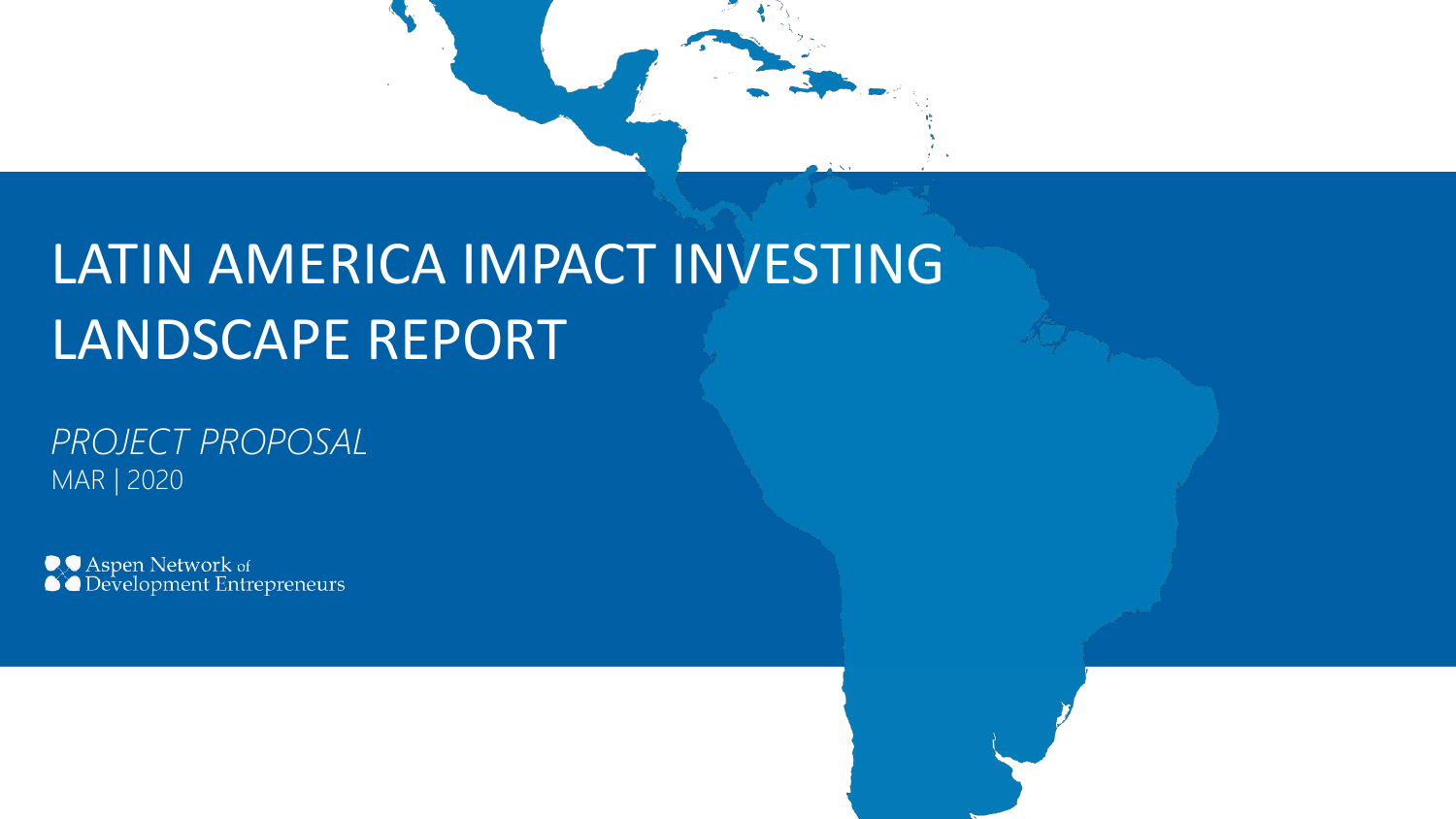## PROJECT OVERVIEW

The Latin America Impact Investing Landscape report, which is now on its third edition, examines impact investments across the region and has become one of the most relevant publications on this subject matter.

The report offers an updated snapshot of the growing landscape of impact investing in Latin America. It shares insights about impact investment activity in the region, including a breakdown by sector, country, deal size, and stage. The report also comments on progress made from previous years and concludes with investors' expectations for the following years.

It has become an important tool for those interested in field-building and those looking to make more assertive investments, including intermediaries, investors, funders, practitioners and entrepreneurs. Is it also the go-to report for journalists and media vehicles covering this topic in emerging markets.

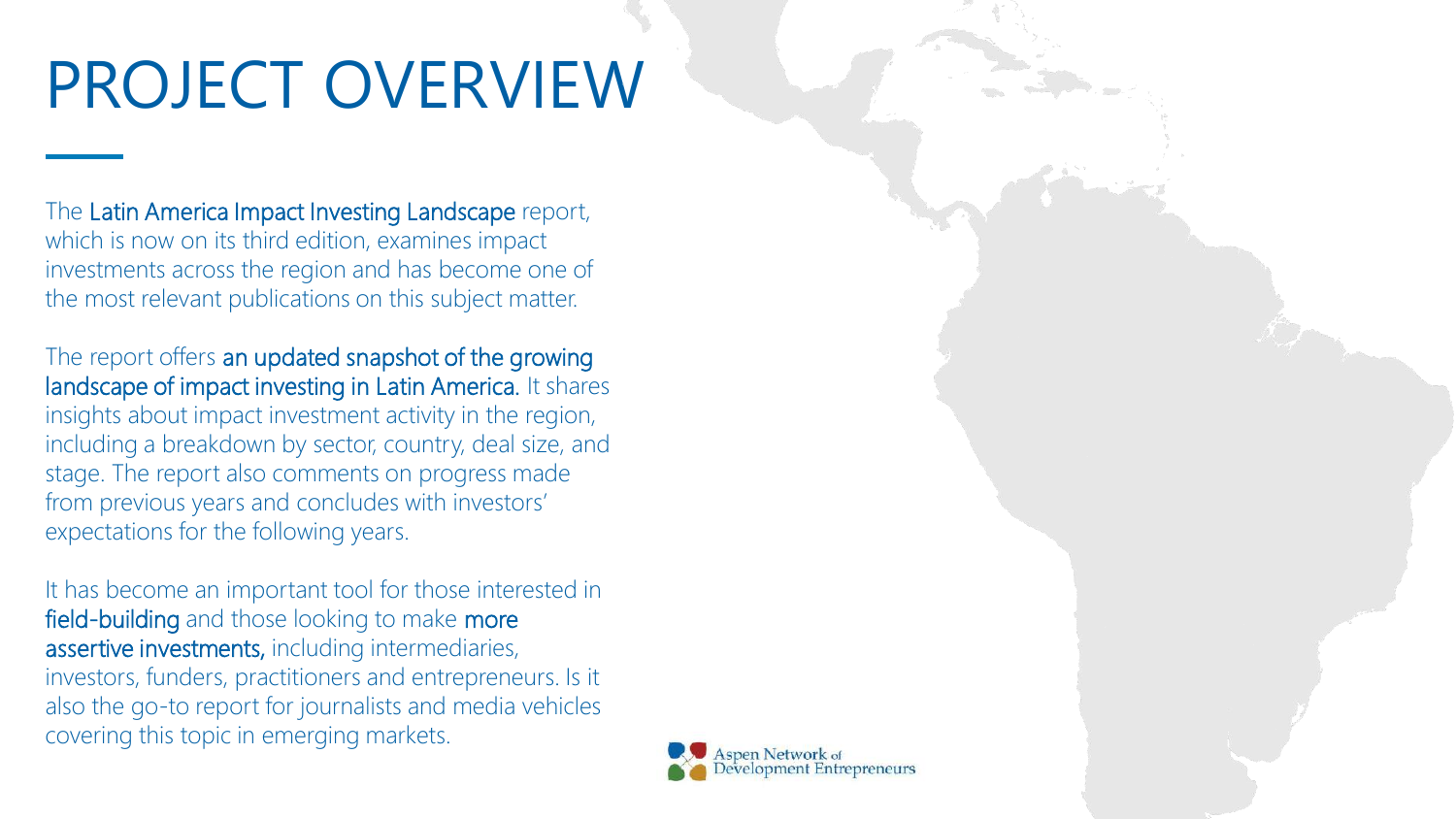## PREVIOUS EDITIONS

ANDE has partnered with LAVCA (the Association for Private Capital Investment in Latin America) and produced two reports on impact investing trends in Latin America, with an inaugural report launched in 2016 and a second edition launched in 2018.

The findings underscore that impact investing—direct investments in companies with explicit social and financial objectives—is a dynamic industry with robust activity in the region.

The report captures the nuanced evolution of impact investing in Latin America in terms of sectors, stage and investment mechanisms. Both past editions show that market is growing and becoming more sophisticated, though there are still significant challenges both for impact entrepreneurs seeking investment and impact investors seeking deals.



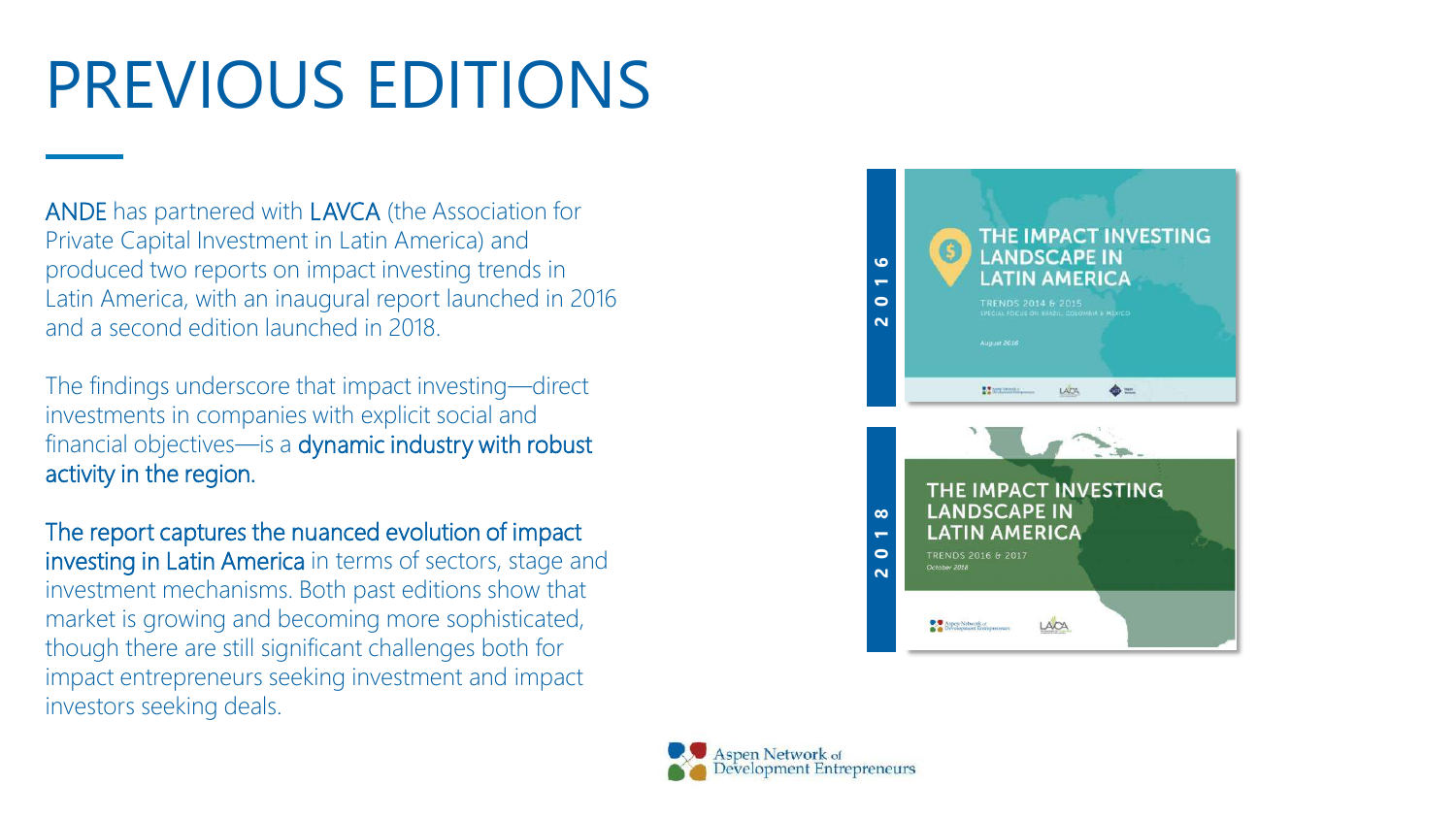### CUMULATIVE RESULTS

# **+ 12 thousand** downloads

**5,913** English

**3,986** Spanish

**2,344** Portuguese



#### **JUST RELEASED!**

A comprehensive look at impact investing across Latin America in 2016 and 2017.

THE IMPACT INVESTING **LANDSCAPE IN LATIN AMERICA** 

READ THE FULL REPORT



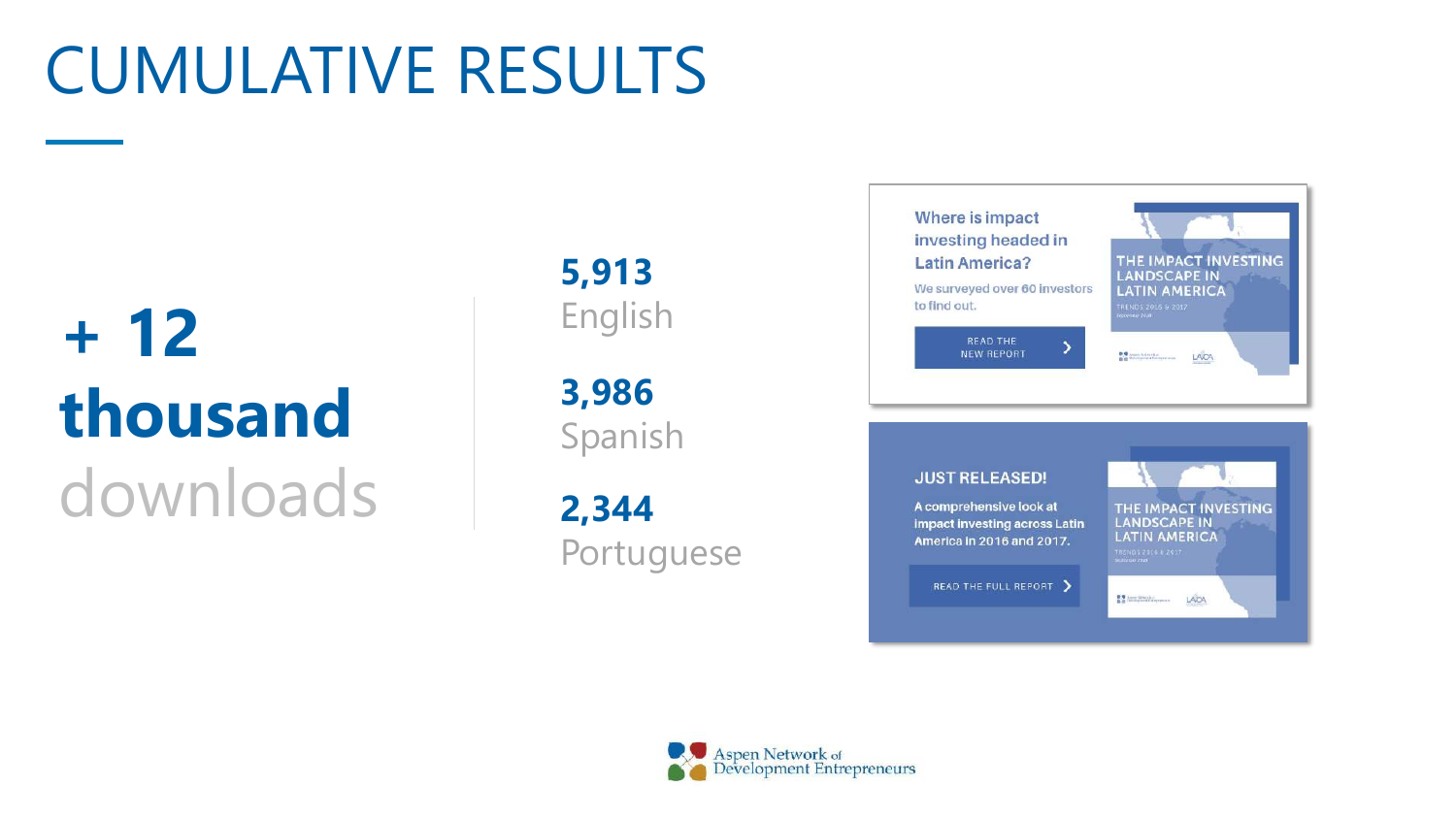## THE 2020 EDITION

In terms of content, the report will examine the characteristics of impact investments made in Latin American in 2018 and 2019 and will include, but is not limited to:



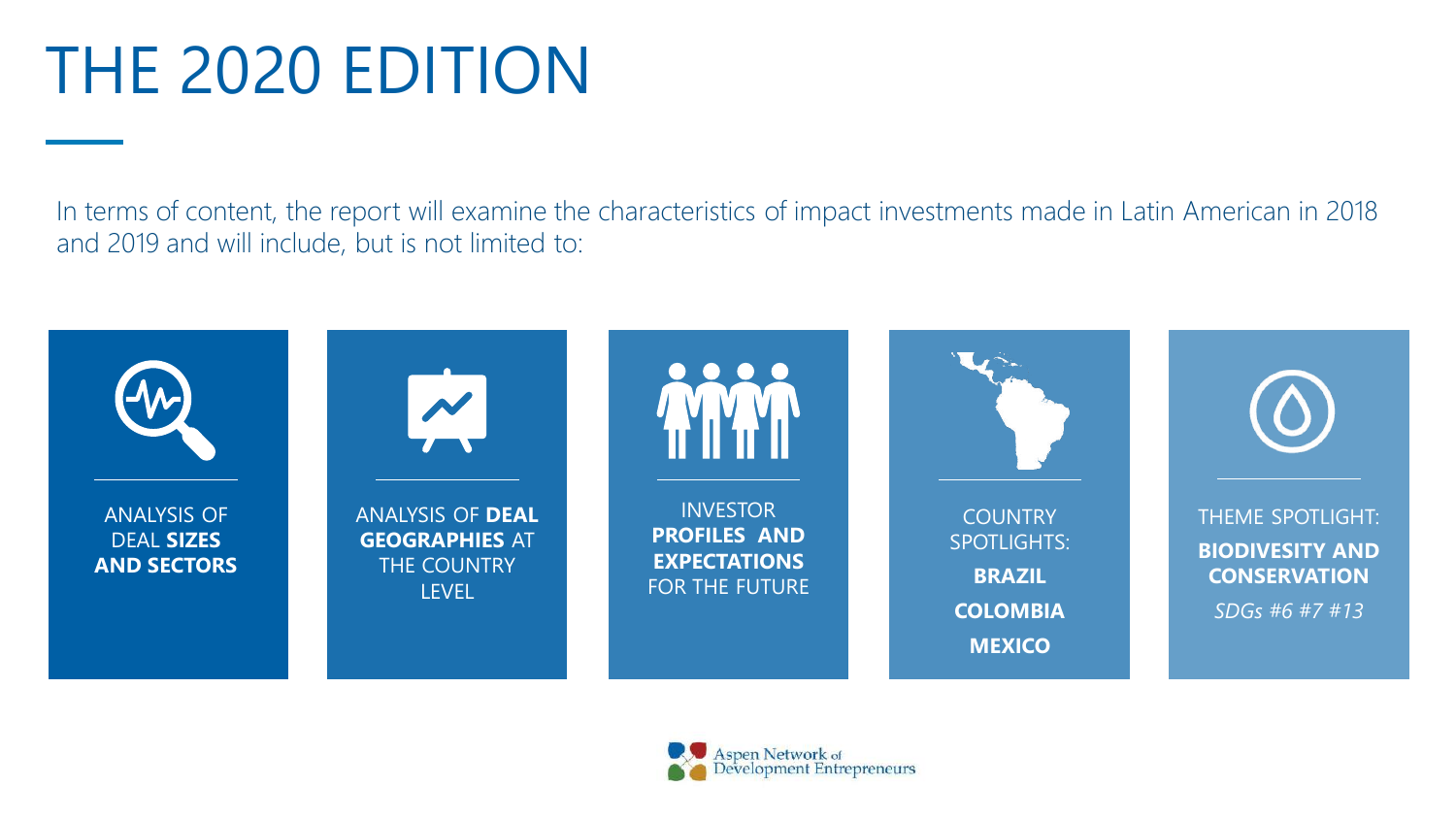## BIODIVERSITY AND CONSERVATION

In the survey developed by ANDE, we ask investors about their **sector focus** for impact investments in 2020 and 2021. If an investor selects "biodiversity and conservation", we will request that he or she selects the appropriate sub-sectors from the followong drop down menu:

#### *"SELECT ALL THAT APPLY"*

Biodiversity supply chain management

**Ecotourism** 



- Marine sustainability
- Sustainable agriculture









Waste management





Others (explain)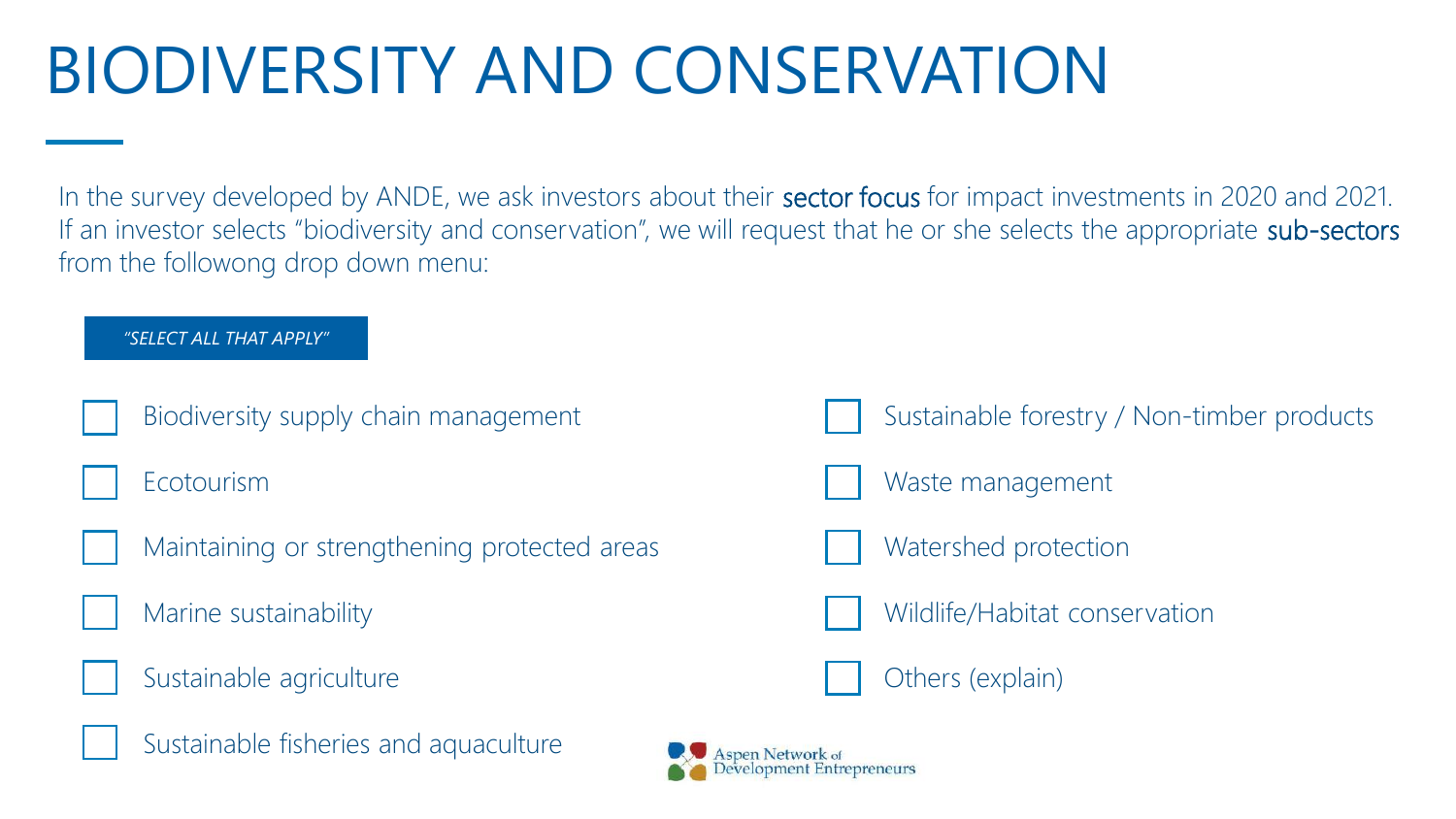## PROJECT ACTIVITIES

The activities related to the **production and dissemination** of the report, to be carried out by ANDE, include:

- Collecting information on impact investors active in the region from LAVCA and, if possible, other relevant groups such as the GIIN. 1.
- Surveying impact investors about their specific deals from 2018-2019. 2.
- Analyzing and summarizing data in a regional report and country-specific reports for Mexico, Colombia and Brazil, which will be available in Spanish and Portuguese, respectively. 3.
- Creating a spotlight about impact investing activities related to Biodiversity and Conservation. 4.
- Disseminating the reports via ANDE's communications online channels (global and regional newsletters + social media) and at ANDE events, including at the annual conference and launch events in Latin America. 5.



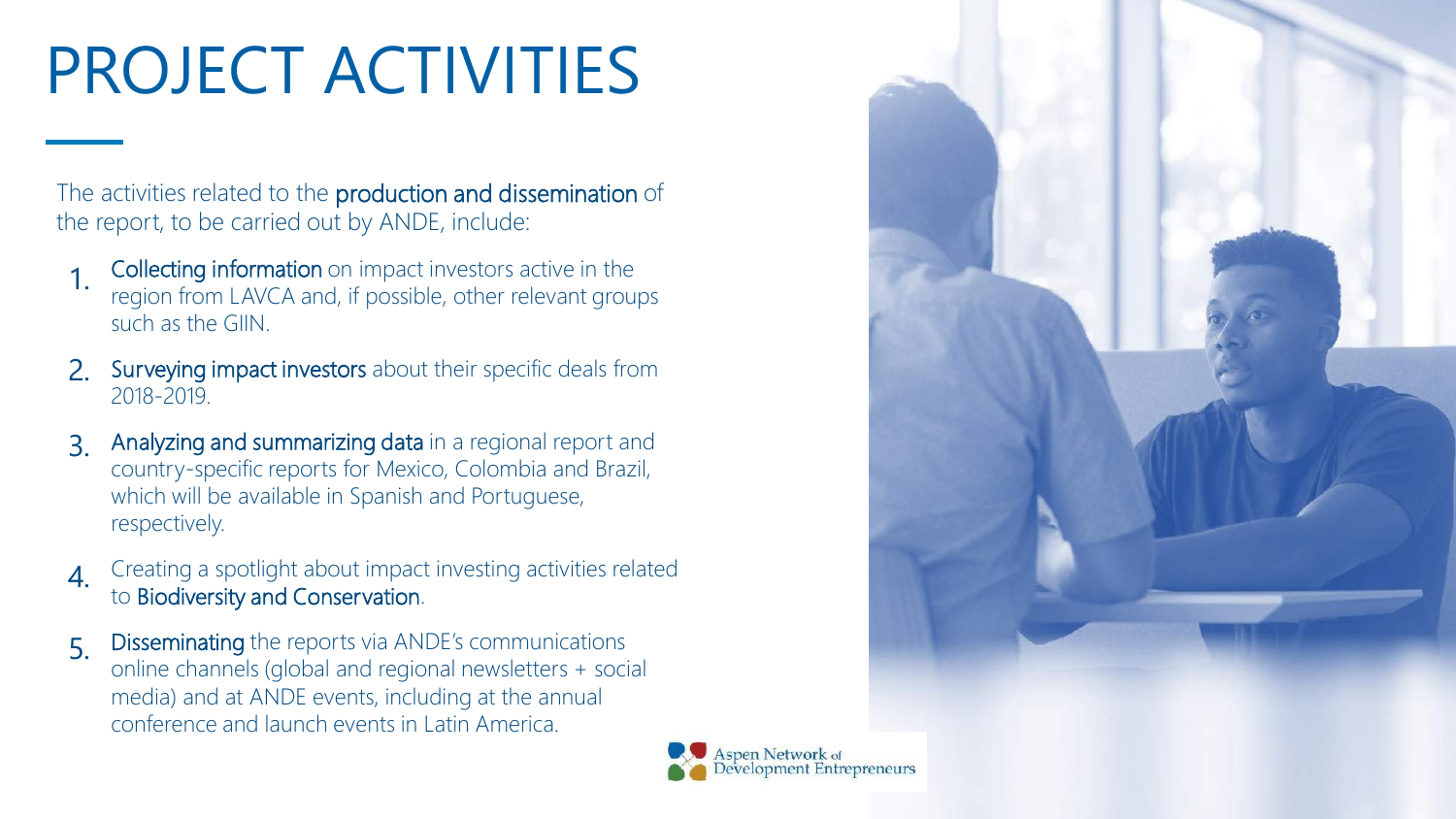### EXECUTION TIMELINE



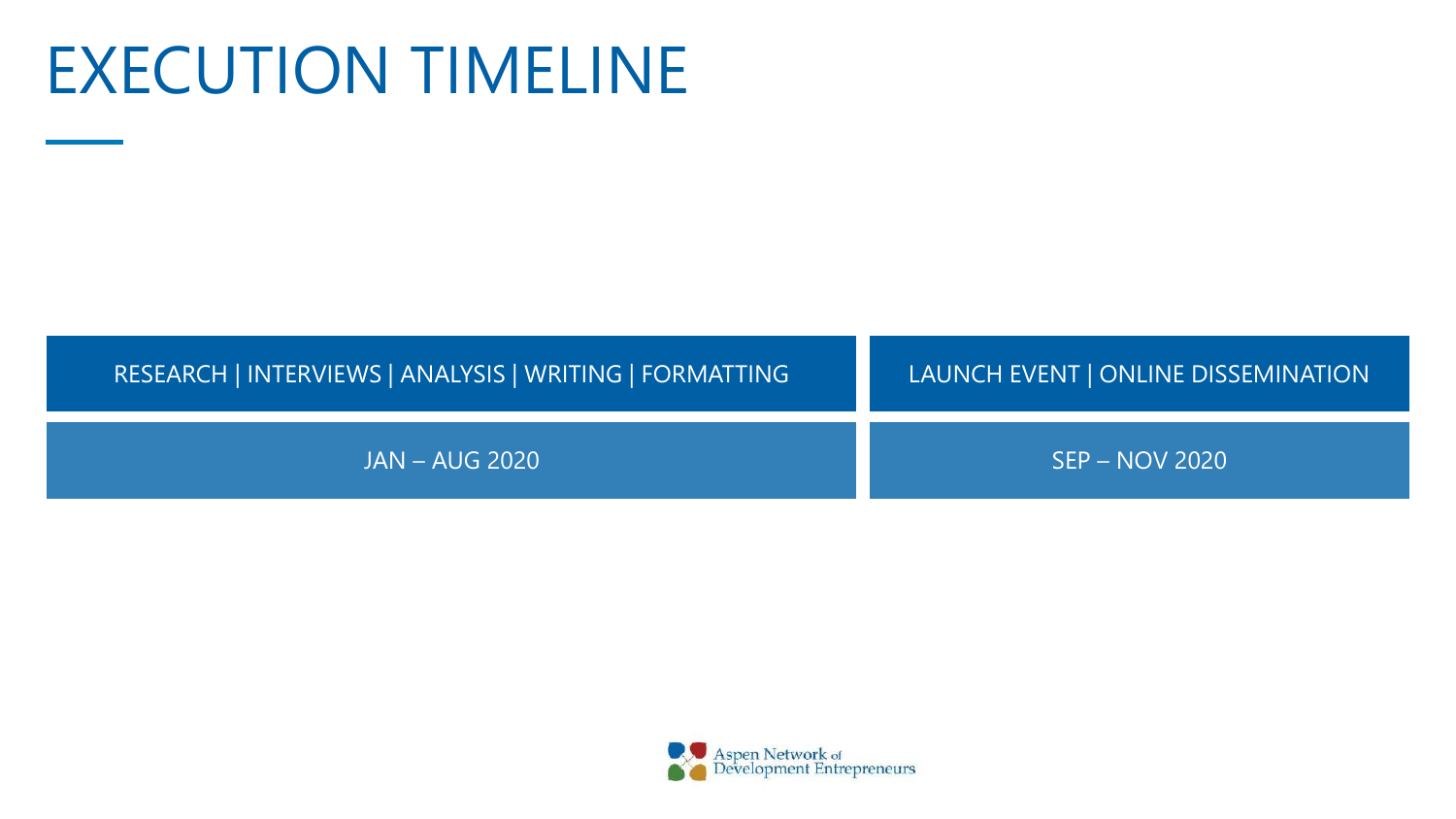## TOTAL BUDGET

## **\$60 thousand** US dollars

#### BENEFITS FOR FINANCIAL SUPPORTERS

- Logo included on **printed and online report** in English, Spanish and Portuguese versions
- Logo included **on final pdf presentation** in English, Spanish and Portuguese
- Inclusion of a representative of partner organizations in the **report review process** to give suggestions to ANDE, though ANDE maintains full editorial control
- Acknowledgement of partners on the **ANDE webpage** where the study will be made available for download
- Possibility of involvement in **planning and implementing a dissemination events** in Mexico, Colombia and Brazil, if desired.